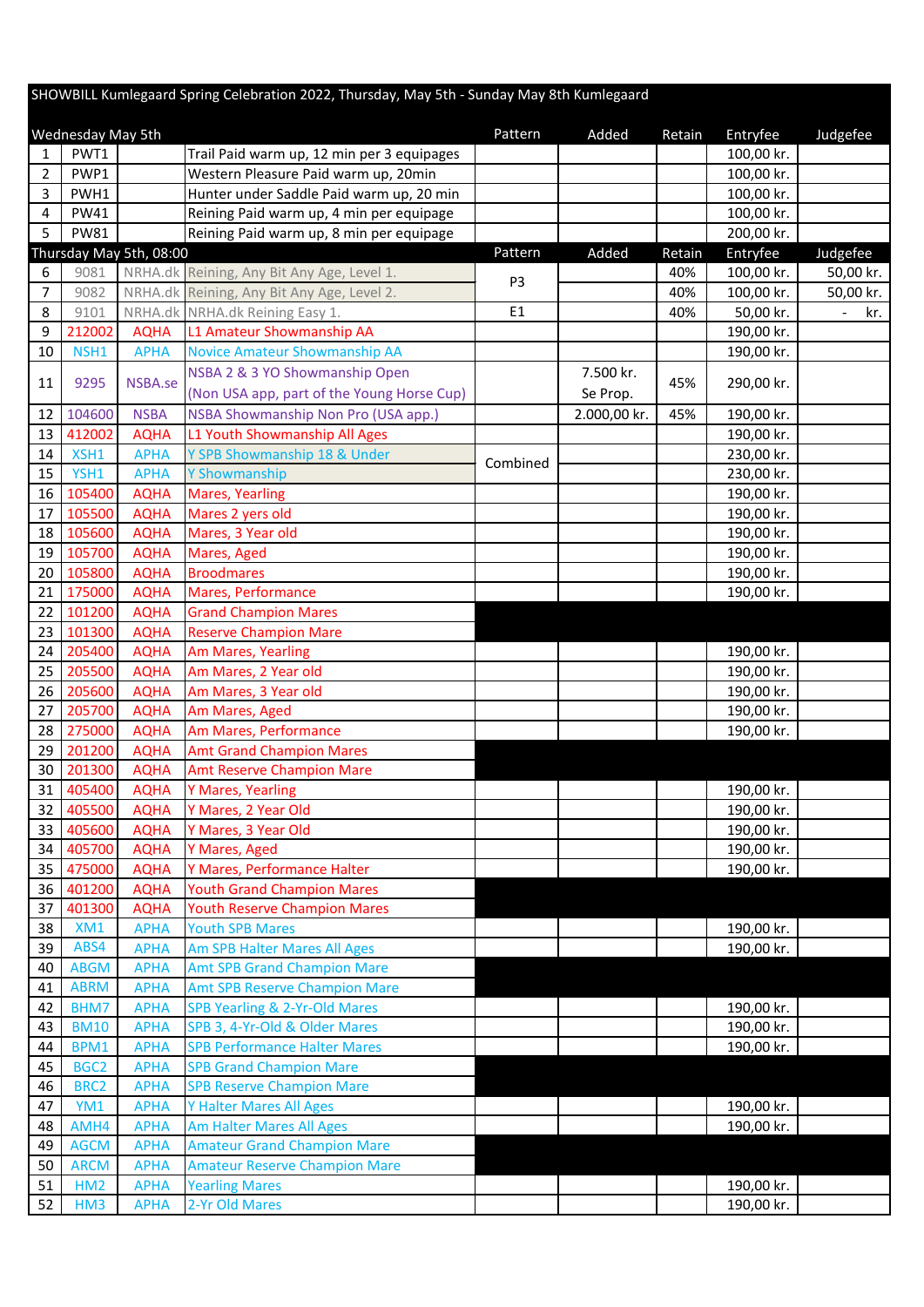| 53           | HM4                  | <b>APHA</b>                | 3-Yr Old Mares                                                |                |              |        | 190,00 kr.               |           |
|--------------|----------------------|----------------------------|---------------------------------------------------------------|----------------|--------------|--------|--------------------------|-----------|
| 54           | HM5                  | <b>APHA</b>                | 4-Yr-Old & Older Mares                                        |                |              |        | 190,00 kr.               |           |
| 55           | PHM1                 | <b>APHA</b>                | <b>Performance Halter Mares</b>                               |                |              |        | 190,00 kr.               |           |
| 56           | AGC <sub>2</sub>     | <b>APHA</b>                | <b>Grand Champion Mare</b>                                    |                |              |        |                          |           |
| 57           | ARC <sub>2</sub>     | <b>APHA</b>                | <b>Reserve Champion Mare</b>                                  |                |              |        |                          |           |
| 58           | <b>OCC</b>           | <b>APHA</b>                | <b>Overo Color, AA-All Sexes</b>                              |                |              |        | 190,00 kr.               |           |
| 59           | <b>TCC</b>           | <b>APHA</b>                | <b>Tobiano Color, AA-All Sexes</b>                            |                |              |        | 190,00 kr.               |           |
| <b>PAUSE</b> |                      |                            |                                                               | Pattern        | Added        | Retain | Entryfee                 | Judgefee  |
| 60           | 9065                 |                            | NRHA.dk Youth Rookie                                          | P <sub>6</sub> |              | 40%    | 100,00 kr.               | 50,00 kr. |
| 61           | 434002               | <b>AQHA</b>                | Reining, L1 Youth                                             |                |              |        | 190,00 kr.               |           |
| 62           | 9050                 |                            | NRHA.dk Reining, Green as Grass Horse                         | P8             |              | 40%    | 100,00 kr.               | 50,00 kr. |
| 63           | 134004               | <b>AQHA</b>                | Reining, L1 Open.                                             |                |              |        | 190,00 kr.               |           |
| 64           | <b>HUWT</b>          | AllBreed                   | <b>Hunt Seat Equitation Walk &amp; Trot</b>                   |                |              |        | 120,00 kr.               |           |
| 65           | 452002               | <b>AQHA</b>                | Hunt Seat Equitation, L1 Youth                                |                |              |        | 230,00 kr.               |           |
| 66           | XEE1                 | <b>APHA</b>                | Y SPB Hunt Seat Equitation 18 & Under                         | Combined       |              |        | 230,00 kr.               |           |
| 67           | YEE1                 | <b>APHA</b>                | Y Hunt Seat Equitation 18 & under                             |                |              |        | 230,00 kr.               |           |
| 68           | 452000               | <b>AQHA</b>                | <b>Hunt Seat Equitation, Youth</b>                            |                |              |        | 230,00 kr.               |           |
| 69           | 160600               | <b>NSBA</b>                | Hunt Seat Equitation Non Pro (USA App)                        |                | 2.000,00 kr. | 45%    | 190,00 kr.               |           |
|              | Warm up NSBA 5 min   |                            |                                                               | Pattern        | Added        | Retain | Entryfee                 | Judgefee  |
| 70           | 120308               | <b>NSBA</b>                | Hunter under Saddle Open (USA App)                            |                | 3.000,00 kr. | 45%    | 290,00 kr.               |           |
| 71           | 120608               | <b>NSBA</b>                | Hunter under Saddle Non Pro (USA App)                         |                | 2.000,00 kr. | 45%    | 190,00 kr.               |           |
| 72           | <b>HSWT</b>          | <b>AllBreed</b>            | Hunter under Saddle Walk & Trot                               |                |              |        | 120,00 kr.               |           |
| 73           | <b>BGHU</b>          | <b>APHA</b>                | SPB Green Hunter under Saddle                                 |                |              |        | 190,00 kr.               |           |
| 74           | <b>GHU</b>           | <b>APHA</b>                | <b>Green Hunter under Saddle</b>                              |                |              |        | 190,00 kr.               |           |
| 75           | 144004               | <b>AQHA</b>                | Hunter under Saddle, L1 Open                                  |                |              |        | 190,00 kr.               |           |
| 76           | <b>ABBH</b>          | <b>APHA</b>                | SPB Am Hunter Under Saddle All Ages                           |                |              |        | 230,00 kr.               |           |
| 77           | ABH1                 | <b>APHA</b>                | <b>Amateur Hunter under Saddle</b>                            |                |              |        | 230,00 kr.               |           |
| 78           | 244000<br>444002     | <b>AQHA</b>                | Hunter under Saddle, Amateur<br>Hunter Under Saddle, L1 Youth |                |              |        | 230,00 kr.               |           |
| 79<br>80     | XBH1                 | <b>AQHA</b><br><b>APHA</b> | SPB Y Hunter Under Saddle 18 & Under                          |                |              |        | 190,00 kr.<br>230,00 kr. |           |
| 81           | YBH1                 | <b>APHA</b>                | Y Hunter Under Saddle 18 & Under                              |                |              |        | 230,00 kr.               |           |
| 82           | 444000               | <b>AQHA</b>                | Hunter Under Saddle, Youth                                    |                |              |        | 230,00 kr.               |           |
| <b>PAUSE</b> |                      |                            |                                                               | Pattern        | Added        | Retain | Entryfee                 | Judgefee  |
| 83           | 9040                 |                            | NRHA.dk Reining, Open                                         |                |              | 40%    | 150,00 kr.               | 75,00 kr. |
| 84           | 134200               | <b>AQHA</b>                | Reining, Senior                                               | P <sub>2</sub> |              |        | 230,00 kr.               |           |
| 85           | 9020                 |                            | NRHA.dk Reining, Rookie 2                                     |                |              | 40%    | 100,00 kr.               | 50,00 kr. |
|              | 86 234002            | <b>AQHA</b>                | Reining, L1 Amateur                                           | P12            |              |        | 190,00 kr.               |           |
|              | Friday May 6th 08:00 |                            |                                                               |                |              |        |                          |           |
| 87           | SH <sub>1</sub>      |                            | AllBreed Showmanship                                          |                |              |        | 120,00 kr.               |           |
| 88           | 212000               | <b>AQHA</b>                | Showmanship, Amateur                                          |                |              |        | 230,00 kr.               |           |
| 89           | 412000               | <b>AQHA</b>                | <b>Youth Showmanship All Ages</b>                             |                |              |        | 230,00 kr.               |           |
| 90           | <b>ABSH</b>          | <b>APHA</b>                | <b>SPB Am Showmanship</b>                                     | Combined       |              |        | 230,00 kr.               |           |
| 91           | ASH1                 | <b>APHA</b>                | Am Showmanship                                                |                |              |        | 230,00 kr.               |           |
| 92           | 107400               | <b>AQHA</b>                | <b>Geldings, Yearling</b>                                     |                |              |        | 190,00 kr.               |           |
| 93           | 107500               | <b>AQHA</b>                | Geldings, 2 Year old                                          |                |              |        | 190,00 kr.               |           |
| 94           | 107600               | <b>AQHA</b>                | Geldings, 3 Year old                                          |                |              |        | 190,00 kr.               |           |
| 95           | 107700               | <b>AQHA</b>                | Geldings, Aged                                                |                |              |        | 190,00 kr.               |           |
| 96           | 177000               | <b>AQHA</b>                | <b>Geldings, Performance</b>                                  |                |              |        | 190,00 kr.               |           |
| 97           | 101400               | <b>AQHA</b>                | <b>Grand Champion Geldings</b>                                |                |              |        |                          |           |
| 98           | 101500               | <b>AQHA</b>                | <b>Reserve Champion Gelding</b>                               |                |              |        |                          |           |
| 99           | 207400               | <b>AQHA</b>                | Am Geldings, Yearling                                         |                |              |        | 190,00 kr.               |           |
|              | 100 207500           | <b>AQHA</b>                | Am Geldings, 2 Year old                                       |                |              |        | 190,00 kr.               |           |
|              | 101 207600           | <b>AQHA</b>                | Am Geldings, 3 Year old                                       |                |              |        | 190,00 kr.               |           |
|              | 102 207700           | <b>AQHA</b>                | Am Geldings, Aged                                             |                |              |        | 190,00 kr.               |           |
|              | 103 277000           | <b>AQHA</b>                | Am Geldings, Performance                                      |                |              |        | 190,00 kr.               |           |
|              | 104 201400           | <b>AQHA</b>                | <b>Amt Grand Champion Gelding</b>                             |                |              |        |                          |           |
|              | 105 201500           | <b>AQHA</b>                | <b>Amt Reserve Champion Gelding</b>                           |                |              |        |                          |           |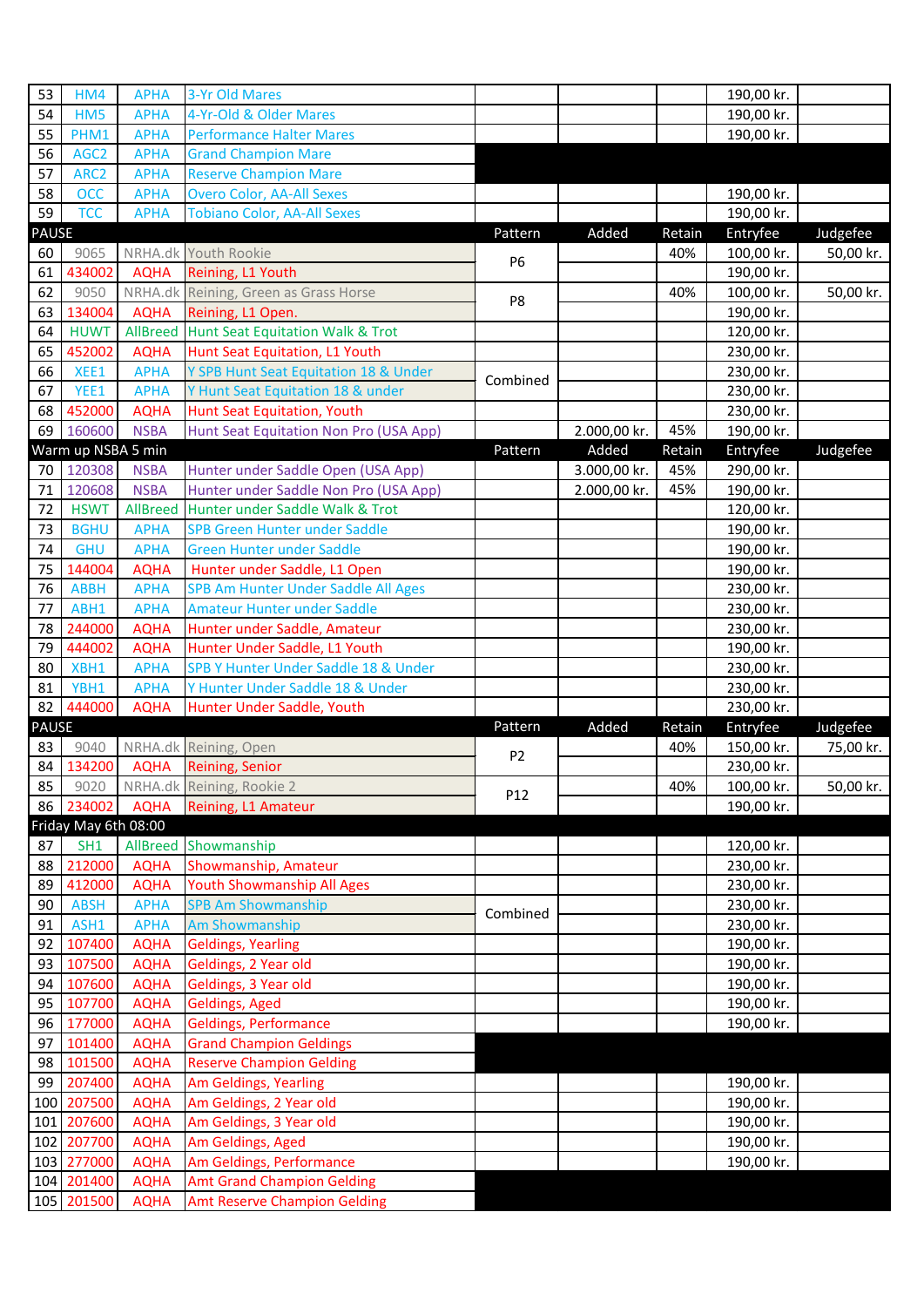|            | 106 407400                 | <b>AQHA</b>                | Y Geldings, Yearling                                                       | 190,00 kr. |  |
|------------|----------------------------|----------------------------|----------------------------------------------------------------------------|------------|--|
|            | 107 407500                 | <b>AQHA</b>                | Y Geldings, 2 Year Old                                                     | 190,00 kr. |  |
|            | 108 407600                 | <b>AQHA</b>                | Y Geldings, 3 Year Old                                                     | 190,00 kr. |  |
|            | 109 407700                 | <b>AQHA</b>                | Y Geldings, Aged                                                           | 190,00 kr. |  |
|            | 110 477000                 | <b>AQHA</b>                | Y Performance Halter Geldings                                              | 190,00 kr. |  |
|            | 111 401400                 | <b>AQHA</b>                | <b>Youth Grand Champion Geldings</b>                                       |            |  |
|            | 112 401500                 | <b>AQHA</b>                | <b>Youth Reserve Champion Gelding</b>                                      |            |  |
| 113        | XG1                        | <b>APHA</b>                | <b>Youth SPB Geldings</b>                                                  | 190,00 kr. |  |
| 114        | ABS7                       | <b>APHA</b>                | Am SPB Halter Geldings All Ages                                            | 190,00 kr. |  |
| 115        | <b>ABGG</b>                | <b>APHA</b>                | <b>Amt SPB Grand Champion Gelding</b>                                      |            |  |
| 116        | <b>ABRX</b>                | <b>APHA</b>                | <b>Amt SPB Reserve Champion Gelding</b>                                    |            |  |
| 117        | BHG7                       | <b>APHA</b>                | SPB Yearling & 2-Yr-Old Geldings                                           | 190,00 kr. |  |
| 118        | <b>BG10</b>                | <b>APHA</b>                | SPB 3,4-Yr-Old & Older Geldings                                            | 190,00 kr. |  |
| 119        | BPG1                       | <b>APHA</b>                | <b>SPB Performance Halter Geldings</b>                                     | 190,00 kr. |  |
| 120        | BGC3                       | <b>APHA</b>                | <b>SPB Grand Champion Gelding</b>                                          |            |  |
| 121        | BRC3                       | <b>APHA</b>                | <b>SPB Reserve Champion Gelding</b>                                        |            |  |
| 122        | YG1                        | <b>APHA</b>                | Youth Halter Geldings All Ages                                             | 190,00 kr. |  |
| 123        | AMH7                       | <b>APHA</b>                | Am Halter Geldings All Ages<br><b>Amateur Grand Champion Gelding</b>       | 190,00 kr. |  |
| 124<br>125 | <b>AGCG</b><br><b>ARCG</b> | <b>APHA</b><br><b>APHA</b> | <b>Amateur Reserve Champion Gelding</b>                                    |            |  |
| 126        | HG <sub>2</sub>            | <b>APHA</b>                | <b>Yearling Geldings</b>                                                   | 190,00 kr. |  |
| 127        | HG3                        | <b>APHA</b>                | 2-Yr Old Geldings                                                          | 190,00 kr. |  |
| 128        | HG4                        | <b>APHA</b>                | 3-Yr Old Geldings                                                          | 190,00 kr. |  |
| 129        | HG5                        | <b>APHA</b>                | 4-Yr-Old & Older Geldings                                                  | 190,00 kr. |  |
| 130        | PHG1                       | <b>APHA</b>                | Performance Halter, Gelding All Ages                                       | 190,00 kr. |  |
| 131        | AGC3                       | <b>APHA</b>                | <b>Grand Champion Gelding</b>                                              |            |  |
| 132        | ARC3                       | <b>APHA</b>                | <b>Reserve Champion Gelding</b>                                            |            |  |
| 133        | 103100                     | <b>AQHA</b>                | <b>Stallions, Yearling</b>                                                 | 190,00 kr. |  |
|            | 134 103200                 | <b>AQHA</b>                | Stallions, 2 Year old                                                      | 190,00 kr. |  |
|            | 135 103300                 | <b>AQHA</b>                | Stallions, 3 Year old                                                      | 190,00 kr. |  |
|            | 136 103400                 | <b>AQHA</b>                | <b>Stallions, Aged</b>                                                     | 190,00 kr. |  |
|            | 137 173000                 | <b>AQHA</b>                | <b>Stallions, Performance</b>                                              | 190,00 kr. |  |
|            | 138 101000                 | <b>AQHA</b>                | <b>Grand Champion Stallion</b>                                             |            |  |
|            | 139 101100                 | <b>AQHA</b>                | <b>Reserve Champion Stallions</b>                                          |            |  |
|            | 140 203100                 | <b>AQHA</b>                | Am Stallions, Yearling                                                     | 190,00 kr. |  |
|            | 141 203200                 | <b>AQHA</b>                | Am Stallions, 2 Year old                                                   | 190,00 kr. |  |
|            | 142 203300                 | <b>AQHA</b>                | Am Stallions, 3 Year old                                                   | 190,00 kr. |  |
|            | 143 203400                 | <b>AQHA</b>                | Am Stallions, Aged                                                         | 190,00 kr. |  |
|            | 144 273000                 | <b>AQHA</b>                | Am Stallions, Performance                                                  | 190,00 kr. |  |
|            | 145 201000                 | <b>AQHA</b>                | <b>Amt Grand Champion Stallion</b><br><b>Amt Reserve Champion Stallion</b> |            |  |
| 147        | 146 201100<br>ABS1         | <b>AQHA</b><br><b>APHA</b> | <b>Amt SPB Halter Stallions All Ages</b>                                   | 190,00 kr. |  |
| 148        | <b>ABGS</b>                | <b>APHA</b>                | <b>Amt SPB Grand Champion Stallion</b>                                     |            |  |
| 149        | <b>ABRT</b>                | <b>APHA</b>                | <b>Amt SPB Reserve Champion Stallion</b>                                   |            |  |
| 150        | BHS7                       | <b>APHA</b>                | SPB Yearling & 2-Yr-Old Stallions                                          | 190,00 kr. |  |
| 151        | <b>BH10</b>                | <b>APHA</b>                | SPB 3,4-Yr-Old & Older Stallions                                           | 190,00 kr. |  |
| 152        | BPS1                       | <b>APHA</b>                | <b>SPB Performance Halter Stallions</b>                                    | 190,00 kr. |  |
| 153        | BGC1                       | <b>APHA</b>                | <b>SPB Grand Champion Stallion</b>                                         |            |  |
| 154        | BRC1                       | <b>APHA</b>                | <b>SPB Reserve Champion Stallion</b>                                       |            |  |
| 155        | AMH1                       | <b>APHA</b>                | Am Halter Stallions All Ages                                               | 190,00 kr. |  |
| 156        | <b>AGCS</b>                | <b>APHA</b>                | <b>Amateur Grand Champion Stallion</b>                                     |            |  |
| 157        | <b>ARCS</b>                | <b>APHA</b>                | <b>Amateur Reserve Champion Stallion</b>                                   |            |  |
| 158        | HS <sub>2</sub>            | <b>APHA</b>                | <b>Yearling Stallions</b>                                                  | 190,00 kr. |  |
| 159        | HS3                        | <b>APHA</b>                | 2-Yr Old Stallions                                                         | 190,00 kr. |  |
| 160        | HS4                        | <b>APHA</b>                | 3-Yr Old Stallions                                                         | 190,00 kr. |  |
| 161        | HS5                        | <b>APHA</b>                | 4-Yr-Old & Older Stallions                                                 | 190,00 kr. |  |
| 162        | PHS1                       | <b>APHA</b>                | <b>Performance Halter Stallions</b>                                        | 190,00 kr. |  |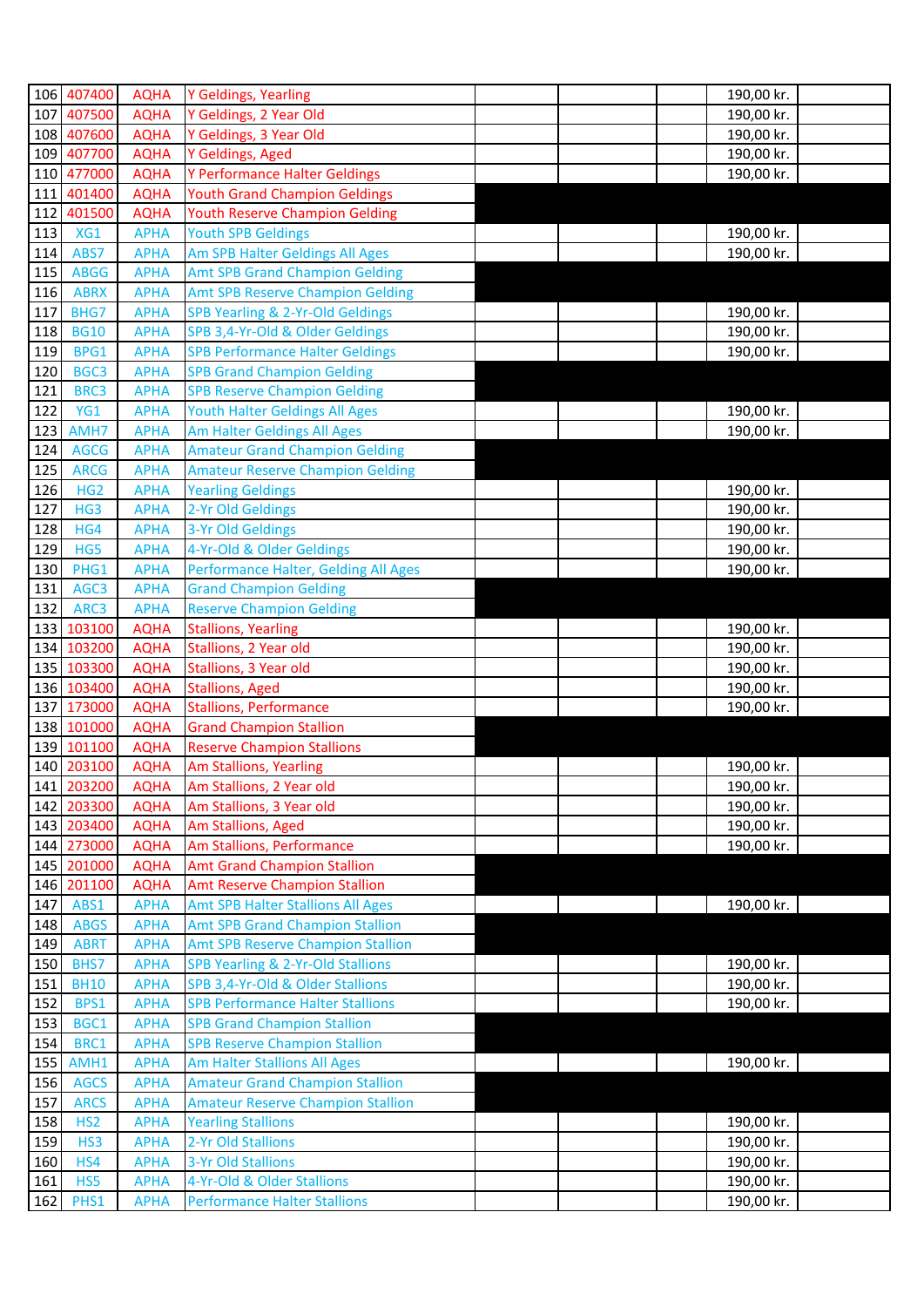| 163          | AGC1                                 | <b>APHA</b>                          | <b>Grand Champion Stallion</b>                                              |                 |              |        |                          |                       |
|--------------|--------------------------------------|--------------------------------------|-----------------------------------------------------------------------------|-----------------|--------------|--------|--------------------------|-----------------------|
| 164          | ARC1                                 | <b>APHA</b>                          | <b>Reserve Champion Stallion</b>                                            |                 |              |        |                          |                       |
| <b>PAUSE</b> |                                      |                                      |                                                                             | Pattern         | Added        | Retain | Entryfee                 | Judgefee              |
| 165          | 3400                                 | <b>NRHA</b>                          | Reining, Unrestricted Youth                                                 | P12             |              |        | 70,00 kr.                |                       |
| 166          | 9075                                 |                                      | NRHA.dk Reining, Youth                                                      |                 |              | 40%    | 100,00 kr.               | 50,00 kr.             |
| 167          | 1200                                 | <b>NRHA</b>                          | Reining, Intermediate Open. P1                                              | P1              | 2.000,00 kr. | 50%    | 200,00 kr.               | 100,00 kr.            |
|              |                                      | PAUSE TRAIL BANE BYGGES              |                                                                             |                 |              |        |                          |                       |
| 168          | <b>ALIH</b>                          |                                      | AllBreed Trail in Hand 2 & 3 YO                                             |                 |              |        | 120,00 kr.               |                       |
|              |                                      |                                      | Trail in Hand 2 & 3 YO Open                                                 |                 | 7.500 kr.    |        |                          |                       |
| 169          | 9285                                 | NSBA.se                              | (Non USA app, part of the Young Horse Cup)                                  |                 | Se Prop.     | 45%    | 290,00 kr.               |                       |
|              |                                      |                                      |                                                                             |                 |              |        |                          |                       |
| 170          | ABI3                                 | <b>APHA</b>                          | Amateur SPB 1-2 yr old Trail in Hand                                        | Combined        |              |        | 230,00 kr.               |                       |
| 171<br>172   | AIH <sub>3</sub><br>BIH <sub>3</sub> | <b>APHA</b><br><b>APHA</b>           | Amateur 1-2 yr old Trail in Hand 1-2 yr old<br>SPB 1-2 yr old Trail in Hand |                 |              |        | 230,00 kr.               |                       |
| 173          | IHT3                                 | <b>APHA</b>                          | 1-2 yr old Trail in Hand 1-2 yr old                                         | Combined        |              |        | 230,00 kr.<br>230,00 kr. |                       |
|              | 174 438000                           | <b>AQHA</b>                          | Trail, Youth                                                                |                 |              |        | 230,00 kr.               |                       |
| 175          | <b>YT1</b>                           | <b>APHA</b>                          | Y Trail 18 & Under                                                          |                 |              |        | 230,00 kr.               |                       |
| 176          | XT1                                  | <b>APHA</b>                          | SPB Youth Trail 18 & Under                                                  | Combined        |              |        | 230,00 kr.               |                       |
| 177          | 138004                               | <b>AQHA</b>                          | Trail, L1 Open                                                              |                 |              |        | 190,00 kr.               |                       |
| 178          | <b>BGTR</b>                          | <b>APHA</b>                          | <b>SPB Green Trail</b>                                                      |                 |              |        | 190,00 kr.               |                       |
| 179          | <b>GTR</b>                           | <b>APHA</b>                          | <b>Green Trail</b>                                                          | Combined        |              |        | 190,00 kr.               |                       |
| 180          | <b>BT1</b>                           | <b>APHA</b>                          | <b>SPB Trail All Ages</b>                                                   |                 |              |        | 230,00 kr.               |                       |
| 181          | TRL1                                 | <b>APHA</b>                          | <b>Trail Open AA</b>                                                        | Combined        |              |        | 230,00 kr.               |                       |
|              | 182 130600                           | <b>NSBA</b>                          | Trail Non Pro (USA App)                                                     |                 | 2.000,00 kr. | 45%    | 190,00 kr.               |                       |
|              | 183 230300                           | <b>NSBA</b>                          | Trail Open (USA App)                                                        |                 | 3.000,00 kr. | 45%    | 290,00 kr.               |                       |
|              |                                      | PAUSE TRAIL BANE TAGES NED           |                                                                             |                 |              |        |                          |                       |
| 184          | 9102                                 | NRHA.dk                              | Reining Easy 2. P E2                                                        | E <sub>2</sub>  |              | 40%    | 50,00 kr.                | kr.<br>$\blacksquare$ |
|              | 185 234000                           | <b>AQHA</b>                          | Reining, Amateur. P 7                                                       | P7              |              |        | 230,00 kr.               |                       |
| 186          | 1600                                 | <b>NRHA</b>                          | Reining, Limited Non Pro                                                    |                 | 2.000,00 kr. | 50%    | 200,00 kr.               | 100,00 kr.            |
|              |                                      |                                      |                                                                             |                 |              |        |                          |                       |
|              | Warm up NSBA 5 min                   |                                      |                                                                             |                 |              |        |                          |                       |
|              | 187 110308                           | <b>NSBA</b>                          | <b>Western Pleasure Open (USA App)</b>                                      |                 | 3.000,00 kr. | 45%    | 290,00 kr.               |                       |
|              | 188 110608                           | <b>NSBA</b>                          | <b>Western Pleasure Non Pro (USA App)</b>                                   |                 | 2.000,00 kr. | 45%    | 190,00 kr.               |                       |
| 189          | <b>PLWT</b>                          | AllBreed                             | <b>Western Pleasure Walk and Trot</b>                                       |                 |              |        | 120,00 kr.               |                       |
| 190          | <b>BGWP</b>                          | <b>APHA</b>                          | <b>SPB Green Western Pleasure</b>                                           |                 |              |        | 190,00 kr.               |                       |
| 191          | <b>GWP</b>                           | <b>APHA</b>                          | <b>Green Western Pleasure</b>                                               |                 |              |        | 190,00 kr.               |                       |
|              | 192 142004                           | <b>AQHA</b>                          | Western Pleasure, L1 Open                                                   |                 |              |        | 190,00 kr.               |                       |
|              | 193 ABWP                             | <b>APHA</b>                          | Am SPB Western Pleasure All Ages                                            |                 |              |        | 230,00 kr.               |                       |
|              | 194 AWP1                             | <b>APHA</b>                          | <b>Amateur Western Pleasure</b>                                             |                 |              |        | 230,00 kr.               |                       |
|              | 195 242002                           | <b>AQHA</b>                          | Western Pleasure, L1 Amateur                                                |                 |              |        | 190,00 kr.               |                       |
|              | 196 442000                           | <b>AQHA</b>                          | Western Pleasure, Youth                                                     |                 |              |        | 230,00 kr.               |                       |
|              | 197 XWP1                             | <b>APHA</b>                          | SPB Y Western Pleasure 18 & Under                                           |                 |              |        | 230,00 kr.               |                       |
| 198          | YWP1                                 | <b>APHA</b>                          | Y Western Pleasure 18 & Under                                               |                 |              |        | 230,00 kr.               |                       |
| <b>PAUSE</b> |                                      |                                      |                                                                             | Pattern         | Added        | Retain | Entryfee                 | Judgefee              |
| 199          | <b>REI</b>                           |                                      | AllBreed REINING EVERYBODY WIN                                              | P <sub>10</sub> | 7.500,00 kr. | 50%    | 500,00 kr.               |                       |
| 200          | 2930                                 | <b>NRHA</b>                          | Reining, Snafflebit/Hackamore 5&U Open                                      | P <sub>5</sub>  | 2.000,00 kr. | 50%    | 200,00 kr.               | 100,00 kr.            |
|              | 201 134100                           | <b>AQHA</b>                          | Reining, Junior                                                             |                 |              |        | 230,00 kr.               |                       |
| 202          | 9010                                 |                                      | NRHA.dk Reining, Rookie 1                                                   | P8              |              | 40%    | 100,00 kr.               | 50,00 kr.             |
| 203          | 5300                                 | <b>NRHA</b>                          | Reining, Rookie 1                                                           |                 |              |        | 135,00 kr.               | 65,00 kr.             |
|              |                                      | Saturday May 7th 08:00               |                                                                             |                 |              |        |                          |                       |
| 204          | <b>TRWT</b>                          |                                      | <b>AllBreed Trail Walk and Trot</b>                                         |                 |              |        | 120,00 kr.               |                       |
| 205          | <b>TRO</b>                           | <b>AllBreed</b> Trail<br><b>AQHA</b> | <b>Trail, Junior</b>                                                        |                 |              |        | 120,00 kr.<br>230,00 kr. |                       |
|              | 206 138100<br>207 438002             | <b>AQHA</b>                          | Trail, L1 Youth                                                             |                 |              |        | 190,00 kr.               |                       |
|              | 208 238002                           | <b>AQHA</b>                          | Trail, L1 Amateur                                                           |                 |              |        | 190,00 kr.               |                       |
| 209          | <b>NT1</b>                           | <b>APHA</b>                          | <b>Novice Amateur Trail AA</b>                                              |                 |              |        | 190,00 kr.               |                       |
|              | 210 138200                           | <b>AQHA</b>                          | <b>Trail, Senior</b>                                                        |                 |              |        | 230,00 kr.               |                       |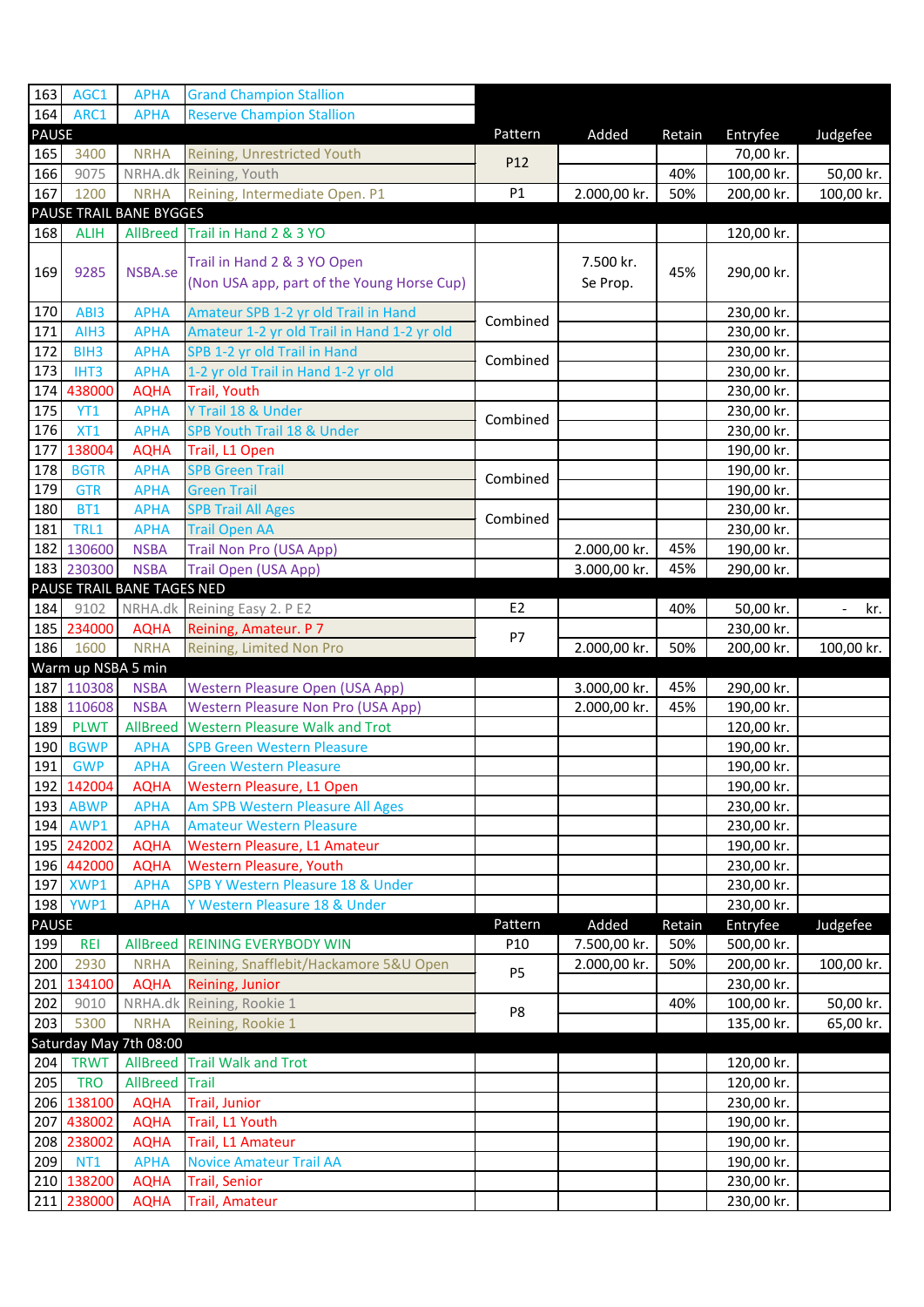| 212        | <b>ABT</b>               | <b>APHA</b>                    | <b>SPB Amateur Trail</b>                                               |                      |                       |                                 | 230,00 kr.               |                        |  |  |  |  |  |
|------------|--------------------------|--------------------------------|------------------------------------------------------------------------|----------------------|-----------------------|---------------------------------|--------------------------|------------------------|--|--|--|--|--|
| 213        | AT1                      | <b>APHA</b>                    | <b>Amateur Trail</b>                                                   | Combined             |                       |                                 | 230,00 kr.               |                        |  |  |  |  |  |
| 214        | <b>EWT</b>               |                                | AllBreed EVERYBODY WIN TRAIL                                           |                      | 7.500,00 kr.          | 50%                             | 500,00 kr.               |                        |  |  |  |  |  |
|            |                          | PAUSE TRAIL BANE TAGES NED     |                                                                        |                      |                       |                                 |                          |                        |  |  |  |  |  |
| 215        | 9030                     |                                | NRHA.dk Reining, Non Pro                                               |                      |                       | 40%                             | 150,00 kr.               | 75,00 kr.              |  |  |  |  |  |
| 216        | 1400                     | <b>NRHA</b>                    | Reining, Non Pro Morrison                                              | P9                   | 8.100,00 kr.          | 50%                             | 675,00 kr.               | 575,00 kr.             |  |  |  |  |  |
| 217        | 1350                     | <b>NRHA</b>                    | Reining, Rookie Professional. P 12                                     | P12                  | 1.350,00 kr.          | 50%                             | 135,00 kr.               | 65,00 kr.              |  |  |  |  |  |
| 218        | 9103                     |                                | NRHA.dk Reining Easy 3. P E3                                           |                      |                       | 40%                             | 100,00 kr.               | 50,00 kr.              |  |  |  |  |  |
|            | Warm up NSBA 5 min       |                                |                                                                        |                      |                       |                                 |                          |                        |  |  |  |  |  |
| 219        | 9201                     | NSBA.se                        | 2 & 3 YO Open Longe Line<br>(Non USA app, part of the Young Horse Cup) |                      | 7.500 kr.<br>Se Prop. | 45%                             | 290,00 kr.               |                        |  |  |  |  |  |
| 220        | <b>ALLL</b>              | AllBreed                       | Longe Line 1-2 yr old.                                                 |                      |                       |                                 | 120,00 kr.               |                        |  |  |  |  |  |
| 221        | ABL <sub>2</sub>         | <b>APHA</b>                    | SPB Amateur 1-2 yr old Longe Line                                      | Combined             |                       |                                 | 230,00 kr.               |                        |  |  |  |  |  |
| 222        | ALL1                     | <b>APHA</b>                    | 1 & 2 year old Am Longe Line                                           |                      |                       |                                 | 230,00 kr.               |                        |  |  |  |  |  |
| 223        | BLL3                     | <b>APHA</b>                    | SPB Open 1-2 yr old Longe Line                                         | Combined             |                       |                                 | 230,00 kr.               |                        |  |  |  |  |  |
| 224        | LLN3                     | <b>APHA</b>                    | 1 & 2 year old Open Longe Line                                         |                      |                       |                                 | 230,00 kr.               |                        |  |  |  |  |  |
| 225        | <b>HOWT</b>              | <b>AllBreed</b>                | Western Horsemanship Walk and Trot                                     |                      |                       |                                 | 120,00 kr.               |                        |  |  |  |  |  |
| 226        | 240002                   | <b>AQHA</b>                    | Western Horsemanship, L1 Amateur                                       |                      |                       |                                 | 190,00 kr.               |                        |  |  |  |  |  |
| 227        | NH <sub>1</sub>          | <b>APHA</b>                    | Novice Amateur W. Horsemanship AA                                      |                      |                       |                                 | 190,00 kr.               |                        |  |  |  |  |  |
|            | 228 440002               | <b>AQHA</b>                    | Western Horsemanship, L1 Youth                                         |                      |                       |                                 | 190,00 kr.               |                        |  |  |  |  |  |
| 229        | <b>HOO</b>               | <b>AllBreed</b>                | <b>Western Horsemanship</b>                                            |                      |                       |                                 | 120,00 kr.               |                        |  |  |  |  |  |
| 230        | 240000                   | <b>AQHA</b>                    | Western Horsemanship, Amateur                                          |                      |                       |                                 | 230,00 kr.               |                        |  |  |  |  |  |
| 231        | <b>ABHM</b>              | <b>APHA</b>                    | <b>SPB Amateur Horsemanship</b>                                        | Combined             |                       |                                 | 230,00 kr.               |                        |  |  |  |  |  |
| 232        | AH1                      | <b>APHA</b>                    | <b>Amateur Horsemanship</b>                                            |                      |                       |                                 | 230,00 kr.               |                        |  |  |  |  |  |
| 233        | 440000                   | <b>AQHA</b>                    | Western Horsemanship, Youth                                            |                      |                       |                                 | 230,00 kr.               |                        |  |  |  |  |  |
| 234        | XH1                      | <b>APHA</b>                    | SPB Western Horsemanship 18 & Under                                    | Combined             |                       |                                 | 230,00 kr.               |                        |  |  |  |  |  |
| 235        | YH1                      | <b>APHA</b>                    | Y Western Horsemanship 18 & Under                                      |                      |                       |                                 | 230,00 kr.               |                        |  |  |  |  |  |
|            |                          |                                |                                                                        |                      |                       | 236 150600<br>45%<br>190,00 kr. |                          |                        |  |  |  |  |  |
|            |                          | <b>NSBA</b>                    | Western Horsemanship Non Pro (USA App)                                 |                      | 2.000,00 kr.          |                                 |                          |                        |  |  |  |  |  |
|            | Warm up NSBA 5 min       |                                |                                                                        |                      |                       |                                 |                          |                        |  |  |  |  |  |
|            | 237 140300               | <b>NSBA</b>                    | <b>Western Riding Open (USA App)</b>                                   | P <sub>3</sub><br>P4 | 3.000,00 kr.          | 45%<br>45%                      | 290,00 kr.               |                        |  |  |  |  |  |
| 239        | 238 140600<br><b>WRO</b> | <b>NSBA</b><br><b>AllBreed</b> | <b>Western Riding Non Pro (USA App)</b>                                | P1                   | 2.000,00 kr.          |                                 | 190,00 kr.<br>120,00 kr. |                        |  |  |  |  |  |
| 240        | BWR1                     | <b>APHA</b>                    | <b>Western Riding</b><br>SPB Western Riding All Ages. P 1              | Combined             |                       |                                 | 230,00 kr.               |                        |  |  |  |  |  |
| 241        | WR1                      | <b>APHA</b>                    | <b>Western Riding All Ages. P 1</b>                                    | P1                   |                       |                                 | 230,00 kr.               |                        |  |  |  |  |  |
|            | 242 136100               | <b>AQHA</b>                    | Western Riding, Junior. P Green 1                                      | P1                   |                       |                                 | 190,00 kr.               |                        |  |  |  |  |  |
| 243        | 1301                     | <b>NRHA</b>                    | Reining, Limited Open                                                  | P11                  | 2.000,00 kr.          | 50%                             | 200,00 kr.               | 100,00 kr.             |  |  |  |  |  |
| 244        | 9080                     |                                | NRHA.dk Reining, Greener Than Grass                                    | P13                  |                       | 40%                             | 100,00 kr.               | 50,00 kr.              |  |  |  |  |  |
| 245        | 1500                     | <b>NRHA</b>                    | Reining, Intermediate Non Pro                                          | P <sub>2</sub>       | 2.000,00 kr.          | 50%                             | 200,00 kr.               | 100,00 kr.             |  |  |  |  |  |
| 246        | 1750                     | <b>NRHA</b>                    | Reining, Novice Horse Open, Level 2                                    | P3                   | 1.350,00 kr.          | 50%                             | 135,00 kr.               | 65,00 kr.              |  |  |  |  |  |
|            | 247 143004               | <b>AQHA</b>                    | Ranch Riding, L1 Open.                                                 | 1                    |                       |                                 | 190,00 kr.               |                        |  |  |  |  |  |
|            | 248 443002               | <b>AQHA</b>                    | Ranch Riding, L1 Youth.                                                | $\overline{2}$       |                       |                                 | 190,00 kr.               |                        |  |  |  |  |  |
|            | 249 243002               | <b>AQHA</b>                    | Ranch Riding, L1 Amateur.                                              | 3                    |                       |                                 | 190,00 kr.               |                        |  |  |  |  |  |
| 250        | <b>ALBR</b>              | <b>APHA</b>                    | Ranch Riding.                                                          | 15                   |                       |                                 | 120,00 kr.               |                        |  |  |  |  |  |
|            | 251 143200               | <b>AQHA</b>                    | Ranch Riding, Senior.                                                  | 8                    |                       |                                 | 230,00 kr.               |                        |  |  |  |  |  |
| 252        | NRP1                     | <b>APHA</b>                    | <b>APHA Novice Amateur Ranch Riding.</b>                               | 3                    |                       |                                 | 190,00 kr.               |                        |  |  |  |  |  |
| 253        | <b>ABRP</b>              | <b>APHA</b>                    | <b>Amateur SPB Ranch Riding.</b>                                       | 14                   |                       |                                 | 230,00 kr.               |                        |  |  |  |  |  |
| 254        | ARP1                     | <b>APHA</b>                    | <b>Amateur Ranch Riding.</b>                                           |                      |                       |                                 | 230,00 kr.               |                        |  |  |  |  |  |
| 255        | BRP1                     | <b>APHA</b>                    | <b>SPB Open Ranch Riding.</b>                                          | 13                   |                       |                                 | 230,00 kr.               |                        |  |  |  |  |  |
| 256        | RHP1                     | <b>APHA</b>                    | Open Ranch Riding.                                                     |                      |                       |                                 | 230,00 kr.               |                        |  |  |  |  |  |
|            |                          | Sunday May 8th 08:00           |                                                                        |                      |                       |                                 |                          |                        |  |  |  |  |  |
| 257        | 9104                     | NRHA.dk                        | Reining Easy 4. P E4                                                   |                      |                       |                                 | 50,00 kr.                |                        |  |  |  |  |  |
| 258        | 3100                     | <b>NRHA</b>                    | Reining, Youth 13 & Under                                              |                      |                       |                                 | 70,00 kr.                |                        |  |  |  |  |  |
| 259        | 3200                     | <b>NRHA</b>                    | Reining, Youth 14-18                                                   | P <sub>4</sub>       |                       |                                 | 70,00 kr.                |                        |  |  |  |  |  |
|            | 260 434000               | <b>AQHA</b>                    | Reining, Youth                                                         |                      |                       |                                 | 230,00 kr.               |                        |  |  |  |  |  |
| 261<br>262 | 9090<br>1700             | NRHA.dk<br><b>NRHA</b>         | Reining, Prime Time Open P 5<br>Reining, Novice Horse Open, Level 1    | P <sub>5</sub>       | 1.350,00 kr.          | 40%<br>50%                      | 100,00 kr.<br>135,00 kr. | 50,00 kr.<br>65,00 kr. |  |  |  |  |  |